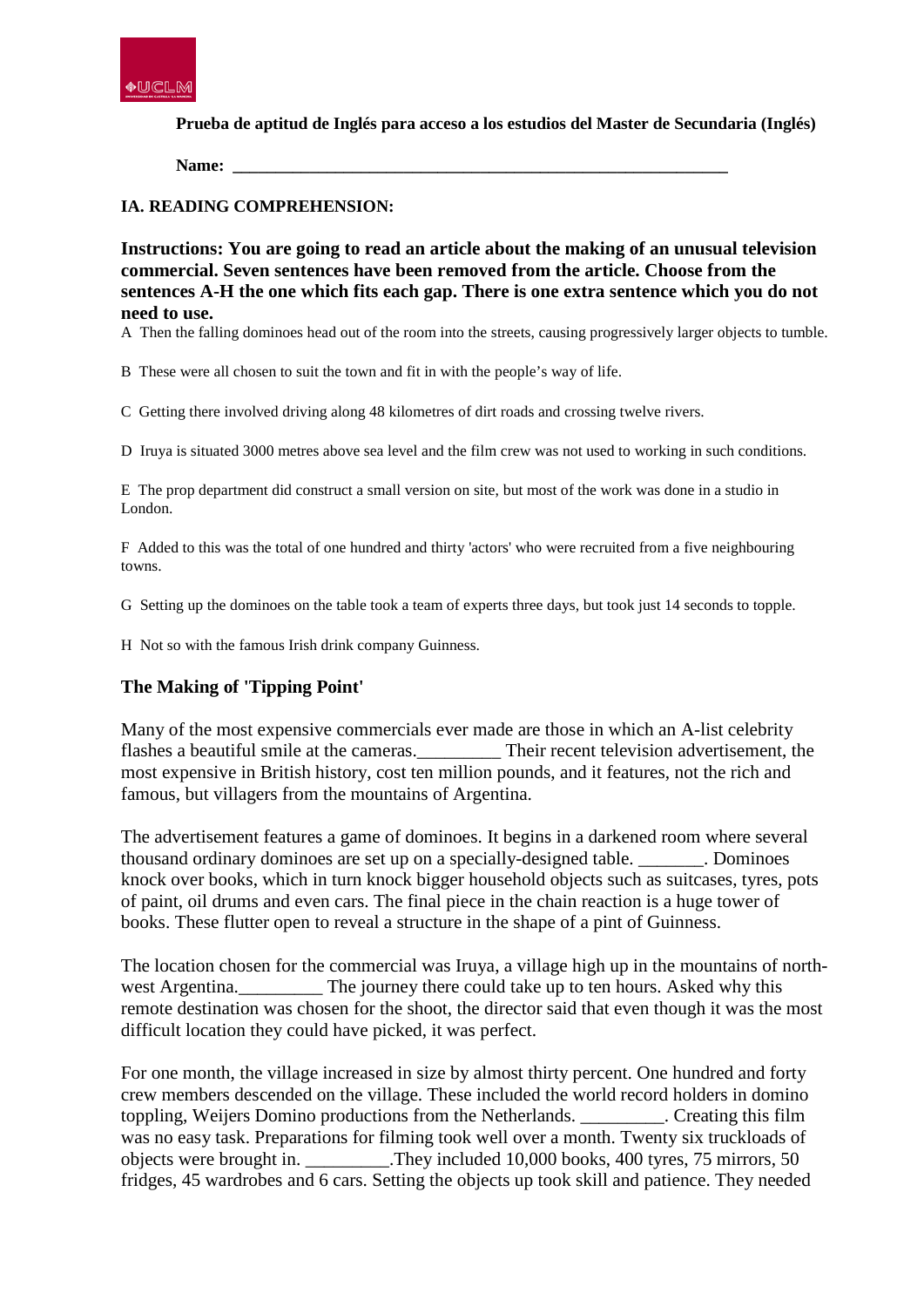

to be arranged so they would fall over easily, and this involved balancing them on stones. Some of the sequences had to be reshot 15 times and 24 hours of footage was captured. However, the sequence in which six cars fell over was successfully shot in just one take.

Filming in this location was not without its difficulties. Firstly, being so isolated, it was hard to obtain resources at short notice. The second problem was the high altitude. \_\_\_\_\_\_\_\_\_\_. It was also hard working with the villagers who had no experience of film-making. Finally, setting and resetting the props caused a good deal of frustration.

These days when CGI is all the rage, it was surprising that so little of the work was done using computer effects. The only sequence that used computer graphics was the one in which the tower of books fluttered open to reveal a pint of Guinness.\_\_\_\_\_\_\_\_\_ Even so, this was no simple matter. They had to ensure that all the books in the tower had a different appearance.

Director Nicolai Fuglsig said about the project : 'Despite all the challenges, the cast was fantastic and it was a really amazing experience.' Whether or not the effort put into the advert pays off is another matter entirely.

# **I.B: READING COMPRENHENSION**

**Instructions:** *Read through the text, answer the questions that follow*

## **The Digital Divide**

A recent survey has shown that the number of people in the United Kingdom who do not intend to get internet access has risen. These people, who are known as 'net refuseniks', make up 44% of UK households, or 11.2 million people in total.

The research also showed that more than 70 percent of these people said that they were not interested in getting connected to the internet. This number has risen from just over 50% in 2005, with most giving lack of computer skills as a reason for not getting internet access, though some also said it was because of the cost. More and more people are getting broadband and high speed net is available almost everywhere in the UK, but there are still a significant number of people who refuse to take the first step.

The cost of getting online is going down and internet speeds are increasing, so many see the main challenge to be explaining the relevance of the internet to this group. This would encourage them to get connected before they are left too far behind. The gap between those who have access to and use the internet is the digital divide, and if the gap continues to widen, those without access will get left behind and miss out on many opportunities, especially in their careers.

**Questions.** *Are these statements true or false? Tick the correct option.*

**1-** More people in the UK do not intend to get internet access than before. True False **2 -** The majority of people in the UK are 'net refuseniks.T rue False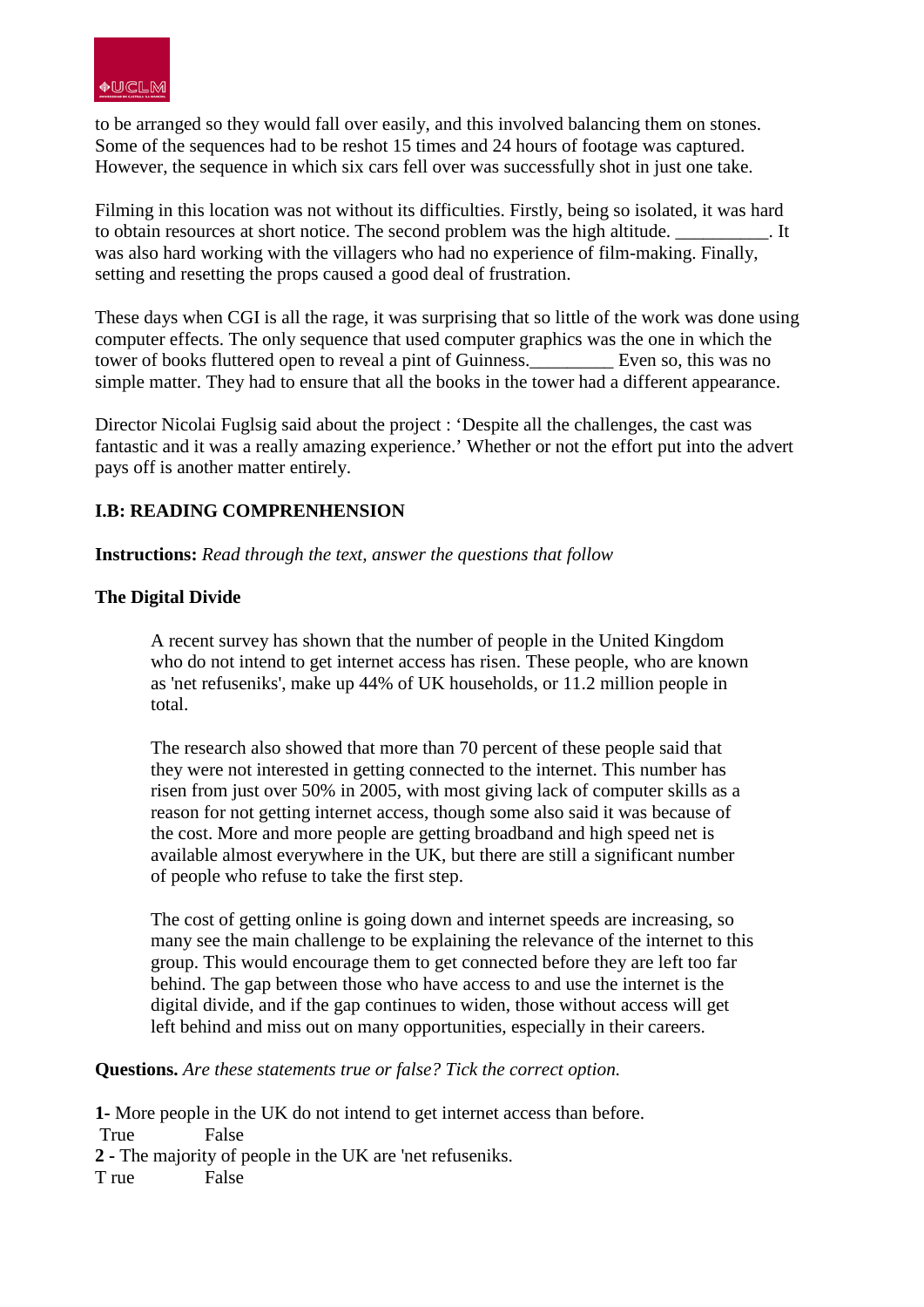

**3 -** Most of those without internet access want to get it. True False **4 -** The minority of the people surveyed in 2005 weren't interested in having internet access. True False **5 -** The main reason for not getting internet access is the cost. True False **6 -** High speed Intenet is not available everywhere in the UK. True False **7 -** Both costs and speeds are increasing. True False **8 -** Many people think that getting the costs down is the key to this problem. True False **9 -** The digital divide is widening in the UK. True False **10 -** Not having access to the internet will only affect people's careers. True False

# **II. USE OF ENGLISH :**

**II.A. Instructions**: *Read the text below. Use the word given in capitals at the end of some of the lines to form a word that fits in the gap in the same line.*

### **Second Language Learning**

There has been much debate in recent times about when young people should take up a second language. This has been especially fuelled in recent times by the increasing blaced on the English language. IMPORTANT It is now common place to see parents providing a substantial amount of on additional tuition on language FUNDING lessons to give their children every\_\_\_\_\_\_\_\_\_\_\_\_\_\_ edge. In the past COMPETITION decade, language institutes have sprung up in \_\_\_\_\_\_\_\_\_\_\_\_\_urban centres, all MUMBER claiming to provide rapid\_\_\_\_\_\_\_\_\_\_\_\_\_ in English. ADVANCED There has been a push by many parents to expose their children to English in their\_\_\_\_\_\_\_\_\_\_\_\_\_\_\_\_ years. This, many claim, will make the FORMATION language more and ensure that all pronunciation errors INSTINCT can be avoided. There is some evidence which points to youngsters who have been raised in bilingual families, where the language spoken at home is different to the one that they with in their external environment. CONVERSATION While these children can switch between two languages with greater EASY it remains to be seen whether this is \_\_\_\_\_\_\_\_\_\_\_\_\_\_\_\_\_\_\_\_\_\_\_ when learning ADVANTAGE additional languages.

**II. B. Instructions :***Choose the correct grammar structure to complete the sentence. Write the letter of the option on the line in the gap. Each question has only one correct answer.* 

- 1. Q: \_\_\_\_\_ his illness, John continued to play rugby.
	- a) Despite b) Although c) Even though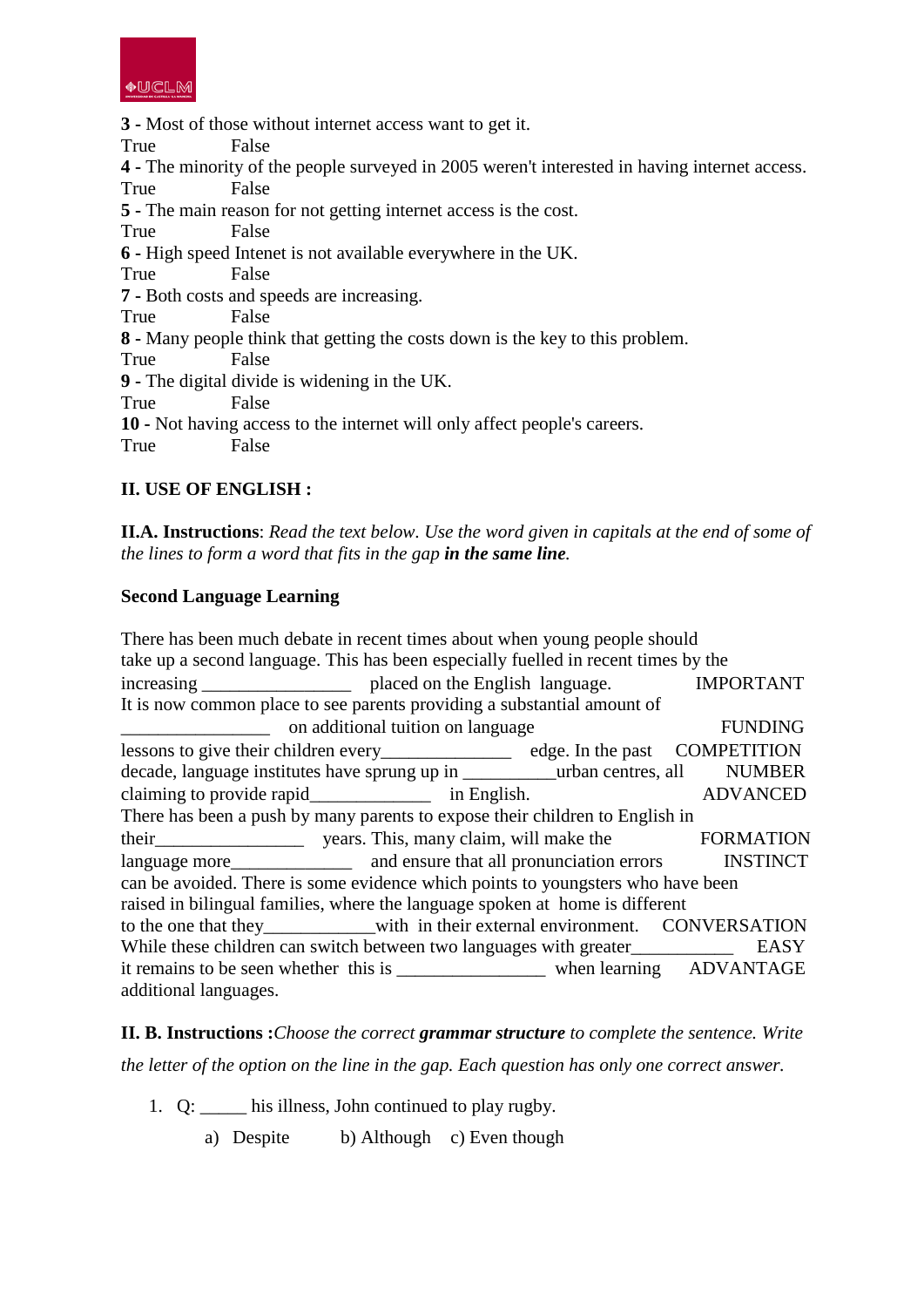

- 2. Q: After many peace corps teachers return to the States, \_\_\_\_\_\_\_\_\_\_\_ professional English teachers.
	- a) they often become b) and often become c) often they become
- 3. Q: \_\_\_\_\_\_\_ that the American Indian crossed a land bridge into North America from what is now Russia.
	- a) It is considered b) It is thought c) It was thought
- 4. Q: None of the students \_\_\_\_\_\_ a car.
	- a) has b) have c) have got
- 5. Q: \_\_\_\_\_\_\_ the Depression, individual stock ownership was common in the United States.
	- a) It was during b) By the time of c) Because
- 6. Q: Never before \_\_\_\_\_ as rapidly, as during the last three decades.
	- a) communications have developed b) have communications developed
	- c) have developed communications
- 7. Q: It is not yet clearly understood \_\_\_\_\_\_\_\_\_ cause obesity.
	- a) why eating too many hamburgers can b) why can eating too many hamburgers
	- c) eating too many hamburgers can
- 8. Q: The Eiffel Tower is \_\_\_\_\_\_\_\_ the Leaning Tower of Pisa.
	- a) as popular a tourist attraction than
	- b) as popular a tourist attraction as
	- c) as more popular a tourist attraction as
- 9. Q: While most New Yorkers believe in ghosts, do not.
	- a) are a few who b) there are a few which c) there are a few that
- 10. Q: \_\_\_\_\_\_ Chinese is more difficult to learn than English.
	- a) It is certain that b) Certain it is that c) Certainly is
- 11. Q: Thinker and poet, \_\_\_\_\_\_\_\_\_\_\_ the Brinker prize for his poem 'Alexander' in 1976.
	- a) Claude Pinocchio was awarded
	- b) was awarded Claude Pinocchio
	- c) was awarded to Claude Pinocchio
- 12. Q: Research now proves that eating fish and chips is healthier than
	- a) when eating hamburgers
	- b) eating hamburgers.
	- c) to eat hamburgers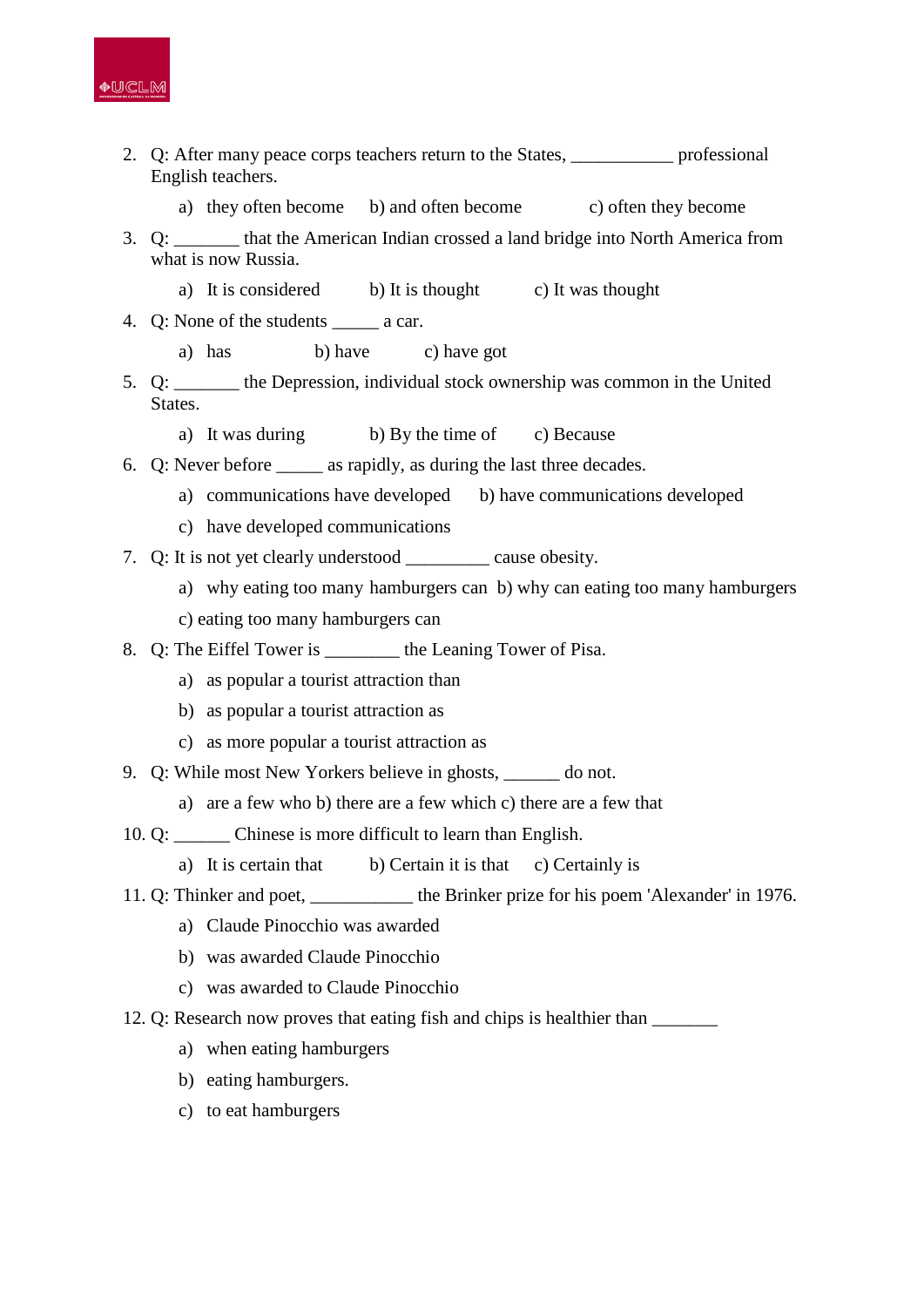

# **III. WRITING : Choose one option: a) or b)**

**a) Write a description of an incident** that has had a profound effect on you, explaining what happened and what effect it has had. ( Answer in 200 -250 words )

**b)Write a review of a film** OR **a short story** for publication in the culture page of a newspaper. ( Answer in 200 -250 words )